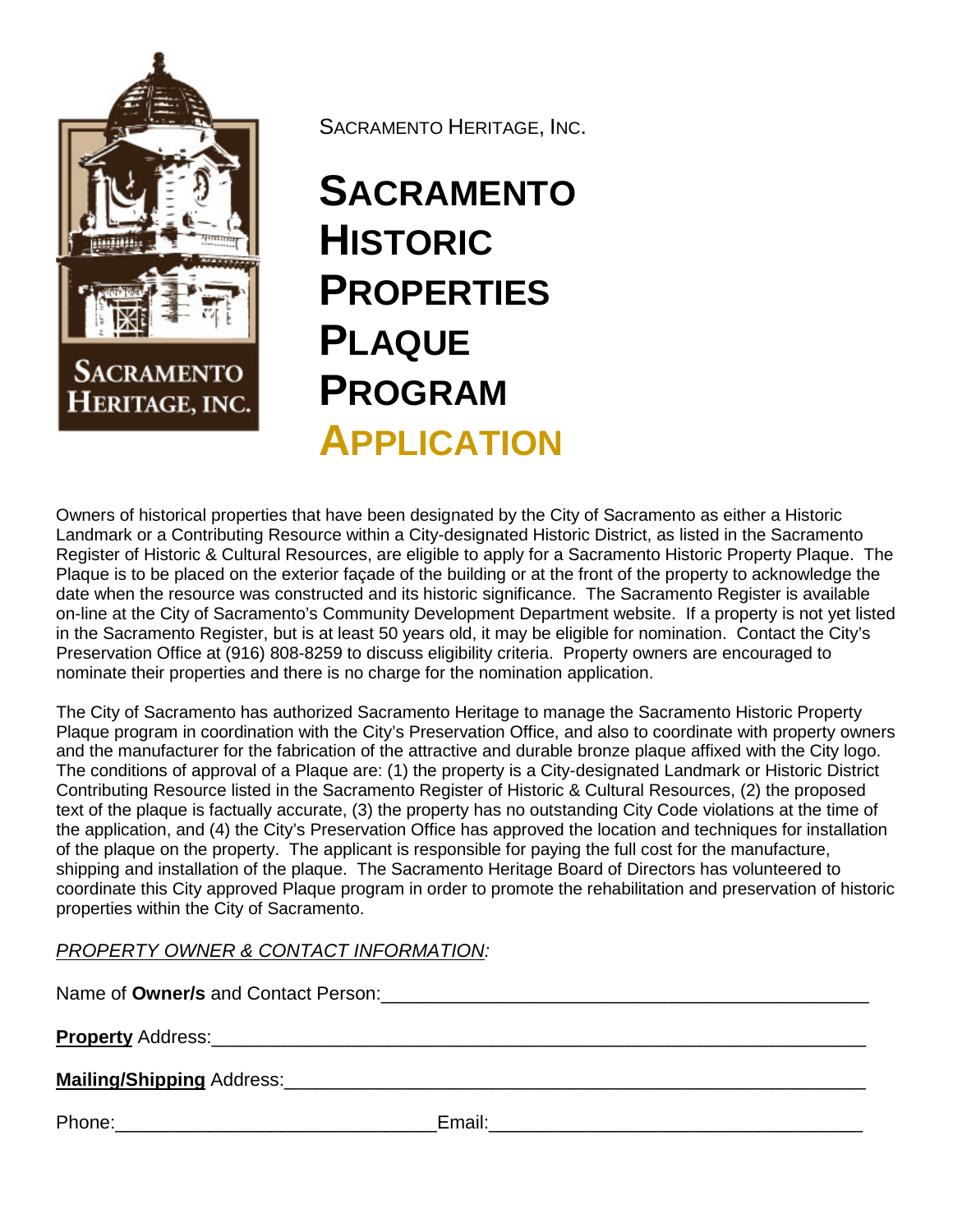## *PLAQUE INFORMATION:*

(Fill in what is known, or indicate approximate if unsure. Attach any supporting documentation.)

| ____ Individual Landmark<br><b>_____ Historic District Contributing Resource</b>                                                                                                                                                 |
|----------------------------------------------------------------------------------------------------------------------------------------------------------------------------------------------------------------------------------|
| Name of Historic District (if applicable): Name of Historic District (if applicable):                                                                                                                                            |
| Year built: Vear built:                                                                                                                                                                                                          |
| Original business/homeowner name:<br>San Francisco Contractor Contractor Contractor Contractor Contractor Contractor Contractor Contractor Contractor Contractor Contractor Contractor Contractor Contractor Contractor Contract |
| Current business/homeowner or name of building:<br>example 2014                                                                                                                                                                  |
| Items of interest (i.e. architect, important person, style, event):                                                                                                                                                              |

 Regular Size- 12inches X 10inches (**approximately** \$379.44\*) + \$45 shipping Larger Size- 15inches X 12inches (**approximately** \$499.80\*) + \$60 shipping

WOOD OR PLASTER MOUNTING (\$18 additional cost)

## \**NOTE, estimated cost* as of 3/29/2022; **due to the volatility of the copper market, cost may change. Final invoice will be provided and lock in final price. DO NOT INCLUDE PAYMENT WITH THIS APPLICATION**\*

Email form to:

planning@cityofsacramento.org

or

Mail application form to:

Sacramento Heritage, Inc. c/o City Preservation Office

 300 Richards Blvd., 3rd Fl. Sacramento CA 95811

About the Plaque:

Cast Bronze, dark Oxide Pebbled background, front screw mount.

Process for Approval:

After the City Preservation Director has verified that:

(1) the application is complete,

(2) the property is a designated City Landmark or Contributing Resource listed in the Sacramento Register, and

(3) the property has no outstanding City Code violations;

the application will be forwarded to Sacramento Heritage, Inc. along with information about the property's history on file with the City that may include information regarding the property's historic significance.